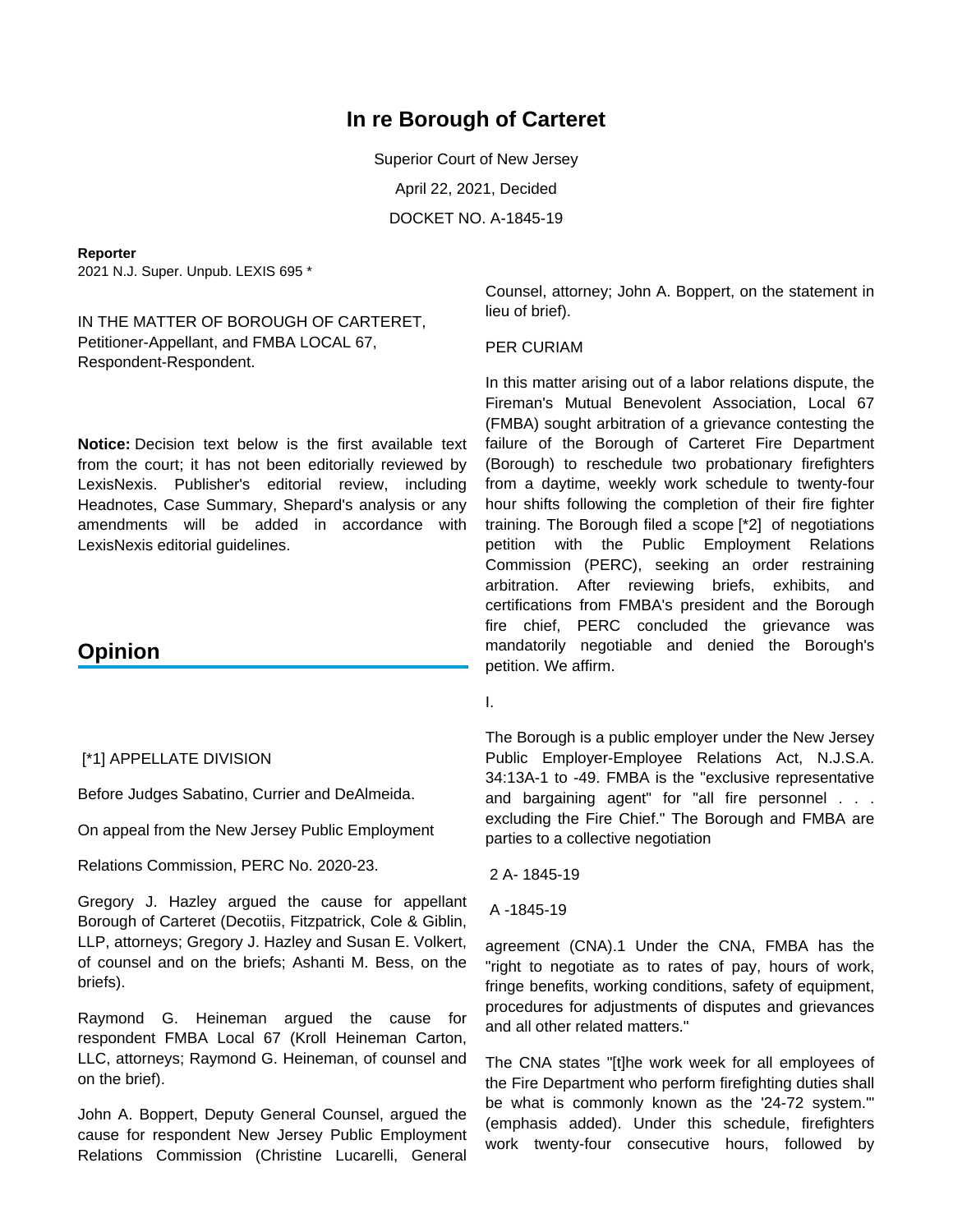seventy-two consecutive hours off-duty. [\*3] Employees can also be assigned to a relief shift, and these employees "shall not work more than [forty-eight] hours or less than [twenty-four] hours in any week." The CNA also provides that department employees can be assigned to the Bureau of Fire Safety (Bureau) and work "four days a week, nine hours a day, on a Monday through Friday basis."

The CNA mandates that rookie firefighters complete a twelve-month term of probationary service. No firefighting position is deemed final or permanent until a firefighter completes the probationary term. The Borough may terminate

1 During oral argument, counsel advised the CNA at issue has since expired and the parties were in current negotiations regarding a new agreement.

### 3

the employment of a probationary firefighter if the Borough deems the employee unfit for permanent employment.

After graduating from the Fire Academy, the two probationary firefighters were assigned to the Bureau shift by the Fire Chief. FMBA grieved the assignment, contending the probationary firefighters should be assigned to the 24-72 schedule followed by all the other firefighters. FMBA sought binding arbitration of the issue.

In seeking a restraint of [\*4] arbitration, the Borough argued that the "assignment of probationary firefighters to the daytime, weekly work schedule is not mandatorily negotiable . . . ." The Fire Chief contended it was his managerial prerogative, not a negotiable term, to determine a probationary firefighter's shift, as public safety was the most important factor in his decision making process.

As stated, the parties provided certifications supporting their positions and presenting reasons for the assignments. The Fire Chief asserted the assignment to the Bureau shift allowed the probationary firefighters to complete their training at the Fire Academy and "work during daytime hours where they receive additional training, both in-house and other outside day-time schooling, and, importantly, are available for observation and evaluation by management . . .

## 4 A- 1845-19

[,]" including himself. He stated: "I will not re-assign

probationary firefighters from the [Bureau] until I am certain they are not a danger to themselves or others."

FMBA's President, in response, argued that traditionally, probationary firefighters would complete their fire academy training and then receive six weeks of inhouse training, [\*5] where they would learn how to drive the department vehicles, use equipment on fire apparatus, and set up at an emergency scene. After six weeks, the Training Captain would evaluate the probationary firefighters over two twenty-four-hour shifts and give a recommendation as to the probationary firefighter's readiness to work on the 24-72 schedule.

However, here, since graduating the academy, the two probationary firefighters worked only on the Bureau schedule and were assigned as additional staffing on the fire apparatus, complementing firefighters working twenty -four-hour shifts. They had not been evaluated for or assigned to the 24-72 shift.

PERC issued its decision on November 26, 2020, finding "the grievance is mandatorily negotiable and legally arbitrable. The FMBA's claim relates to the determination of work schedules, which is a mandatorily negotiable issue absent evidence that such negotiations would substantively interfere with governmental policy making."

5 A- 1845-19

In support of its decision, PERC reasoned that "[e]ach of the firefighters

at issue successfully completed basic firefighter training at the Fire Academy.

The Chief certified that this qualified [\*6] them to perform the duties of a firefighter.

The phrase 'firefighting duties' appears only in Section 1 of Article III of the

CNA, which establishes the 24[-]72 schedule." It concluded that "the Borough

has not shown that negotiation over their work schedules would substantially

interfere with government policy." PERC advised the Borough to raise its

concerns about the probationary firefighters' readiness for the 24-72 schedule to

the arbitrator.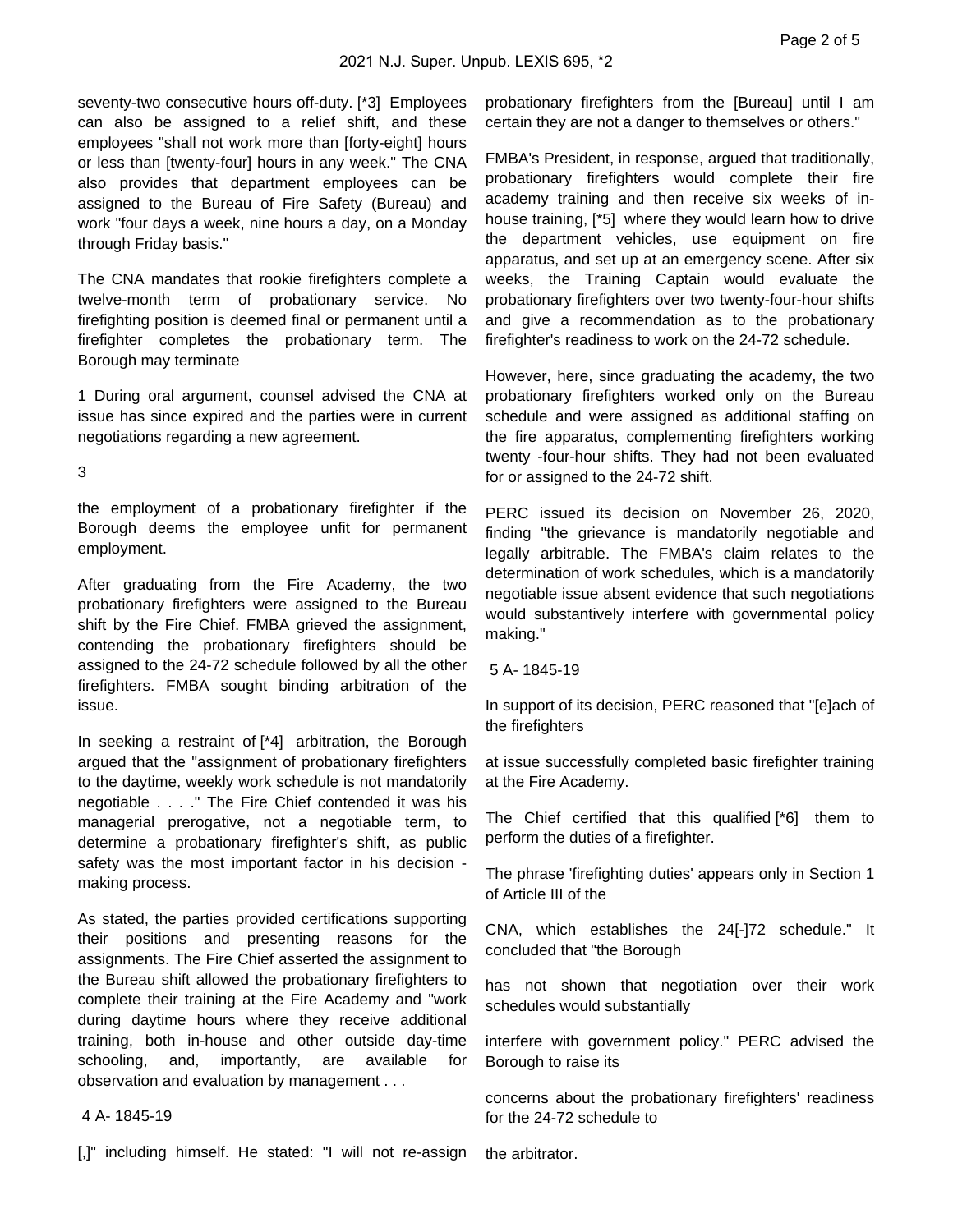II.

The Borough raises the following issues on appeal:

POINT I: PERC'S DECISION VIOLATES

EXPRESS AND IMPLIED LEGISLATIVE POLICIES

AND OTHERWISE FAILS TO FOLLOW THE LAW

A. PERC Failed to Follow the Law as its Decision

Violates Express and Implied Legislative Policies

POINT II: PERC'S DETERMINATION TO DENY

THE BOROUGH'S SCOPE OF NEGOTIATIONS

PETITION WAS ARBITRARY, CAPRICIOUS,

UNREASONABLE, AND UNSUPPORTED BY

SUBSTANTIAL CREDIBLE EVIDENCE IN THE

RECORD

A. Policy and Managerial Prerogative Precludes

Negotiation

6 A- 1845-19

B. The Record Shows Negotiation Would Substantially Interfere with the Borough's Policy and Managerial **Prerogative** 

C. PERC's Findings are Not Supported by Substantial Evidence and the Facts Were Misapplied [\*7] and Misstated

The scope of our review is limited. "PERC has primary jurisdiction to

determine in the first instance whether a matter in dispute is within the scope of

collective negotiations." In re New Brunswick Mun. Emps. Ass'n, 453 N.J.

Super. 408, 413 (App. Div. 2018) (citing N.J.S.A. 34:13A-5.4(d)). The review

of an administrative action is restricted to three inquiries:

(1) whether the agency's action violates express or implied legislative policies, that is, did the agency follow the law; (2) whether the record contains substantial evidence to support the findings on which the agency bases its action; and (3) whether, in applying the legislative policies to the facts, the agency erred in reaching a conclusion that could not reasonably have been made on a showing of the relevant factors.

[Twp. of Franklin v. Franklin Twp. PBA Local 154, 424 N.J. Super. 369, 377 (App. Div. 2012) (citation omitted).]

Thus, "[i]n the absence of constitutional concerns or countervailing

expressions of legislative intent, we apply a deferential standard of review to

determinations made by PERC." City of Jersey City v. Jersey City Police

7 A- 1845-19

Officers Benev. Ass'n., 154 N.J. 555, 567 (1998). PERC's decision "will stand unless it is clearly demonstrated to be arbitrary or capricious." In re Belleville Educ. Ass'n., 455 N.J. Super. 387, 400 (App. Div. 2018) (quoting Jersey City Police Officers Benev. Ass'n., 154 N.J. at 568). The party challenging the administrative [\*8] action has the burden of demonstrating that it was arbitrary, capricious, and unreasonable. Bueno v. Bd. of Trs., Tchrs.' Pension & Annuity Fund, Div. of Pensions & Benefits, 404 N.J. Super. 119, 125 (App. Div. 2008).

On appeal, the Borough contends the Civil Service Act (CSA), N.J.S.A. 11A:1-1 to -12-6, as well as the CNA "reflect a period under which the Borough has the sole discretion to evaluate the readiness and competence of prospective firefighters." The Borough further asserts that PERC's decision "usurps management's evaluation of probationary firefighters[,]"disregards the "[CSA], is well beyond the scope of the [CNA][,] and [directly conflicts] with managerial prerogative." It argues that PERC's decision "interferes with (1) the managerial policy decision of qualification; (2) the particularized need to keep probationary firefighters on their assigned schedule until they are capable of performing their jobs with limited oversight; and (3) public safety. . . ." Thus, it contends PERC's decision failed to follow the law and violates express and implied legislative policies.

## 8 A- 1845-19

In response, FMBA argues that PERC did not usurp the Borough's power under the CNA, because arbitration "would not require the [a]rbitrator's assessment of the actual readiness of probationary firefighters or . . . [\*9] whether they can satisfactorily perform the duties of a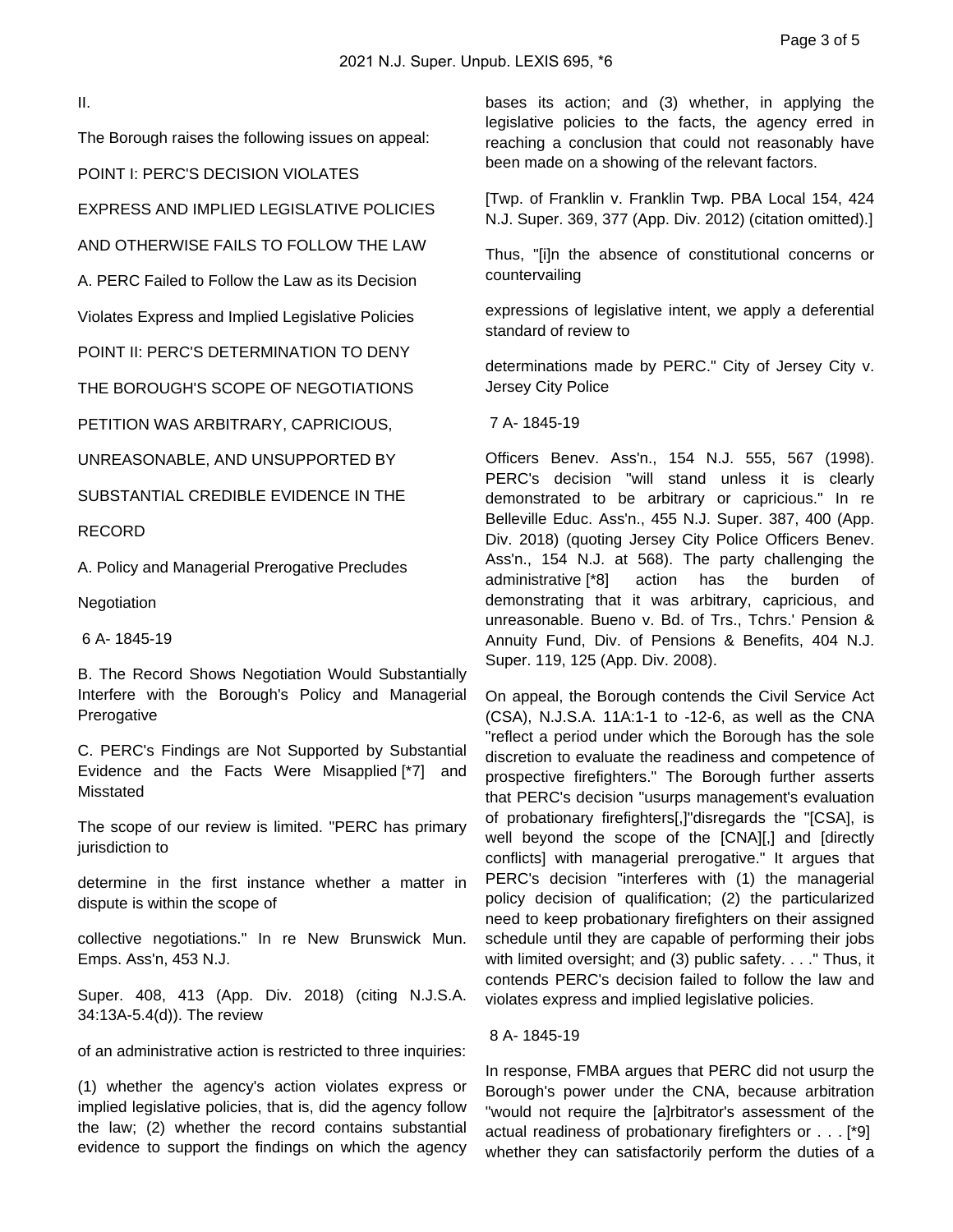## title."

Probationary public employees are subject to a "working test period" which allows an appointing authority "to determine whether an employee satisfactorily performs the duties of a title." N.J.S.A. 11A:4 -15. Entry level firefighters are subject to a twelve-month working test period. N.J.S.A. 11A:4-15(a).

The Borough argues that the CNA and the working test period give it discretion when scheduling probationary firefighters. We disagree.

Although the working test period gives the Borough the discretion and ability to evaluate a firefighter and terminate the firefighter if he or she is unfit for appointment, it neither specifies on which shifts probationary firefighters must be scheduled, nor prohibits probationary firefighters from working on the 24-72 shift. It is clear the working test period does not give the Fire Chief discretion in scheduling probationary firefighters.

In addition, the Borough has not explained how arbitration of the scheduling dispute would frustrate the purpose of the working test period.

## 9 A- 1845-19

Although PERC's decision to arbitrate the dispute would give the arbitrator the power to determine the issue regarding [\*10] probationary firefighter scheduling, it would not usurp the power of the Borough to terminate the probationary firefighter during the first twelve months of their employment . The Borough would continue to retain all of the power accorded it under the CNA.

Although the Borough argues the probationary firefighters must receive further training and instruction before they are assigned to the 24 -72 shift, the probationary firefighters have completed the statutorily required training. When a firefighter completes the required training program and receives Firefighter I and Firefighter II certifications, that firefighter "may perform interior structural firefighting under direct supervision." N.J.A.C. 5:73-4.2(a)(1). In addition, "[f]ire departments shall be authorized to permit the firefighter . . . to respond to fire alarms, and under direct supervision, assist in all exterior firefighting operations." N.J.A.C. 5:73-4.2(c)(2)(ii).

Therefore, if the arbitrator were to schedule the probationary firefighters on the 24-72 shift, the firefighters would be legally qualified to perform the

functions of the job, as they have completed the necessary training. See N.J.A.C. 5:73-4.2. In addition, the Borough would still retain the power to terminate the probationary [\*11] firefighters. Therefore, the arbitration of

10 A- 1845-19

probationary firefighters' individual work schedules neither undermines the Fire Chief's power to evaluate probationary firefighters, nor violates express or implied legislative policy.

The Borough further asserts that PERC erred in denying its scope of negotiations petition as negotiation would substantially interfere with its managerial prerogative. It also argues that PERC's decision was arbitrary and capricious.

We will reverse the decision of an administrative agency "only upon a finding that the decision is 'arbitrary, capricious or unreasonable,' or is unsupported by 'substantial credible evidence in the record as a whole.'" Blanchard v. N.J. Dep't of Corr., 461 N.J. Super. 231, 238 (App. Div. 2019) (quoting Henry v. Rahway State Prison, 81 N.J. 579-80 (1980)). "Substantial evidence has been defined . . . as 'such evidence as a reasonable mind might accept as adequate to support a conclusion,' and 'evidence furnishing a reasonable basis for the agency's action.'" Ibid. (quoting Figueroa v. N.J. Dep't of Corr., 414 N.J. Super. 186, 192 (App. Div. 2010)).

"[P]ublic employees have a legitimate interest in engaging in collective negotiations about issues that affect 'terms and conditions of employment.'" Local 195, IFPTE, AFL-CIO v. State, 88 N.J. 393, 401 (1982) (citing N.J.S.A.

11 A- 1845-19

34:13A-5.3). "The central issue in a scope of negotiations determination [\*12] is whether or not a particular subject matter is negotiable." Ibid.

Subjects of public employment negotiation are separated into two distinct categories: those that are "'mandatorily negotiable terms and conditions of employment'" and those that are "'non-negotiable matters of governmental policy.'" Borough of Keyport v. Int'l Union of Operating Eng'rs, 222 N.J. 314, 333 (2015) (citing Ridgefield Park Educ. Ass'n v. Ridgefield Park Bd. of Educ., 78 N.J. 144, 162 (1978)). Disputes "concerning whether subjects are mandatorily negotiable should be made on a case -by-case basis."